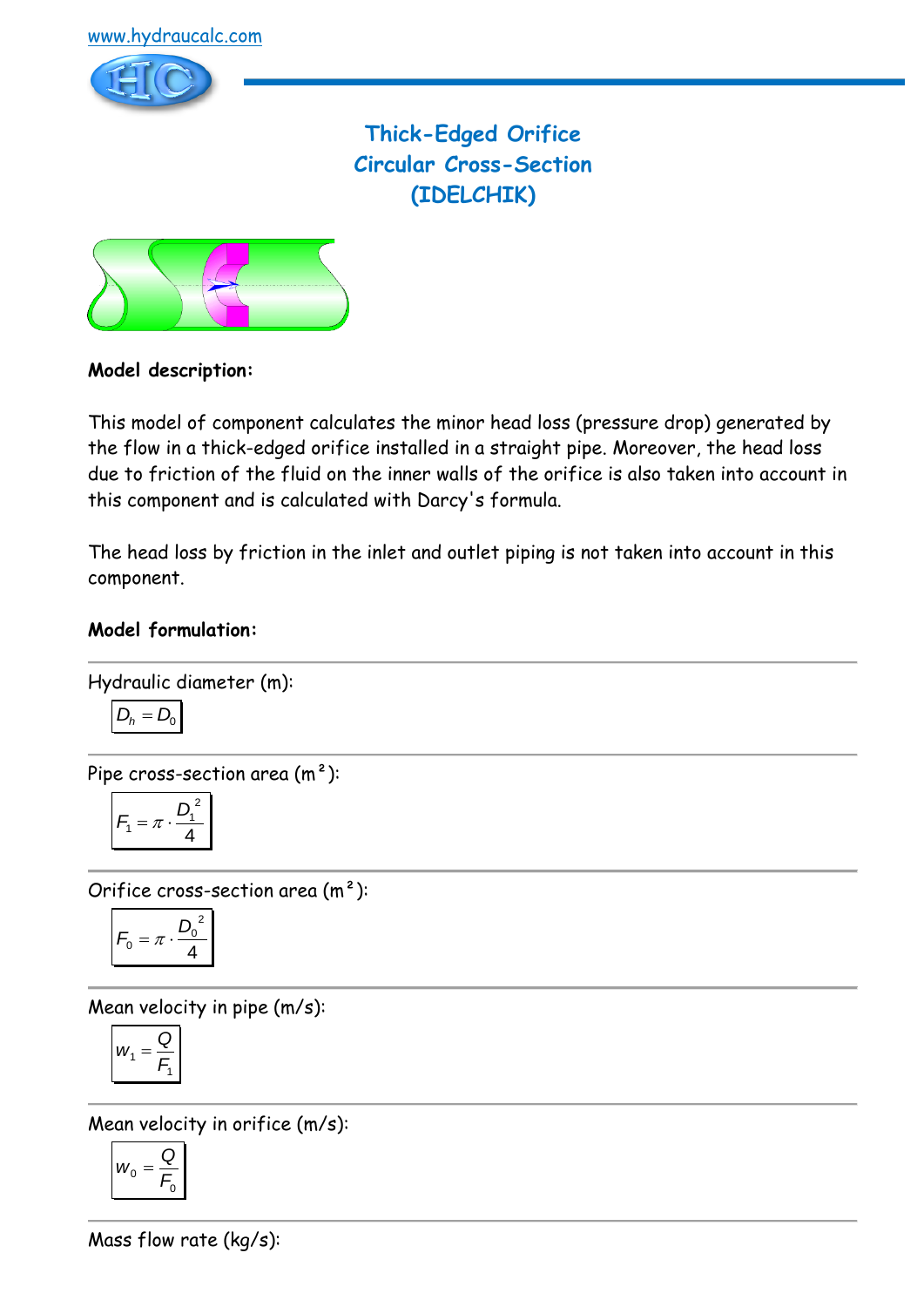$G = Q \cdot \rho$ 

Reynolds number in pipe:

$$
Re_1 = \frac{W_1 \cdot D_1}{V}
$$

Reynolds number in orifice:

$$
\mathsf{Re}_0 = \frac{w_0 \cdot D_0}{v}
$$

Relative roughness in orifice walls:

$$
\overline{\Delta} = \frac{\Delta}{D_0}
$$

Coefficient of effect of the orifice thickness:

$$
\tau = \left(2.4 - \frac{I}{D_h}\right) \cdot 10^{-\varphi\left(\frac{I}{D_h}\right)}
$$
\n(2)

diagram 4-15)

with:

$$
\varphi\left(\frac{I}{D_h}\right) = 0.25 + \frac{0.535 \cdot \left(\frac{I}{D_h}\right)^8}{0.05 \cdot \left(\frac{I}{D_h}\right)^7}
$$



Darcy friction factor:

$$
\lambda = f\left(\text{Re}_0, \frac{\Delta}{D_h}\right)
$$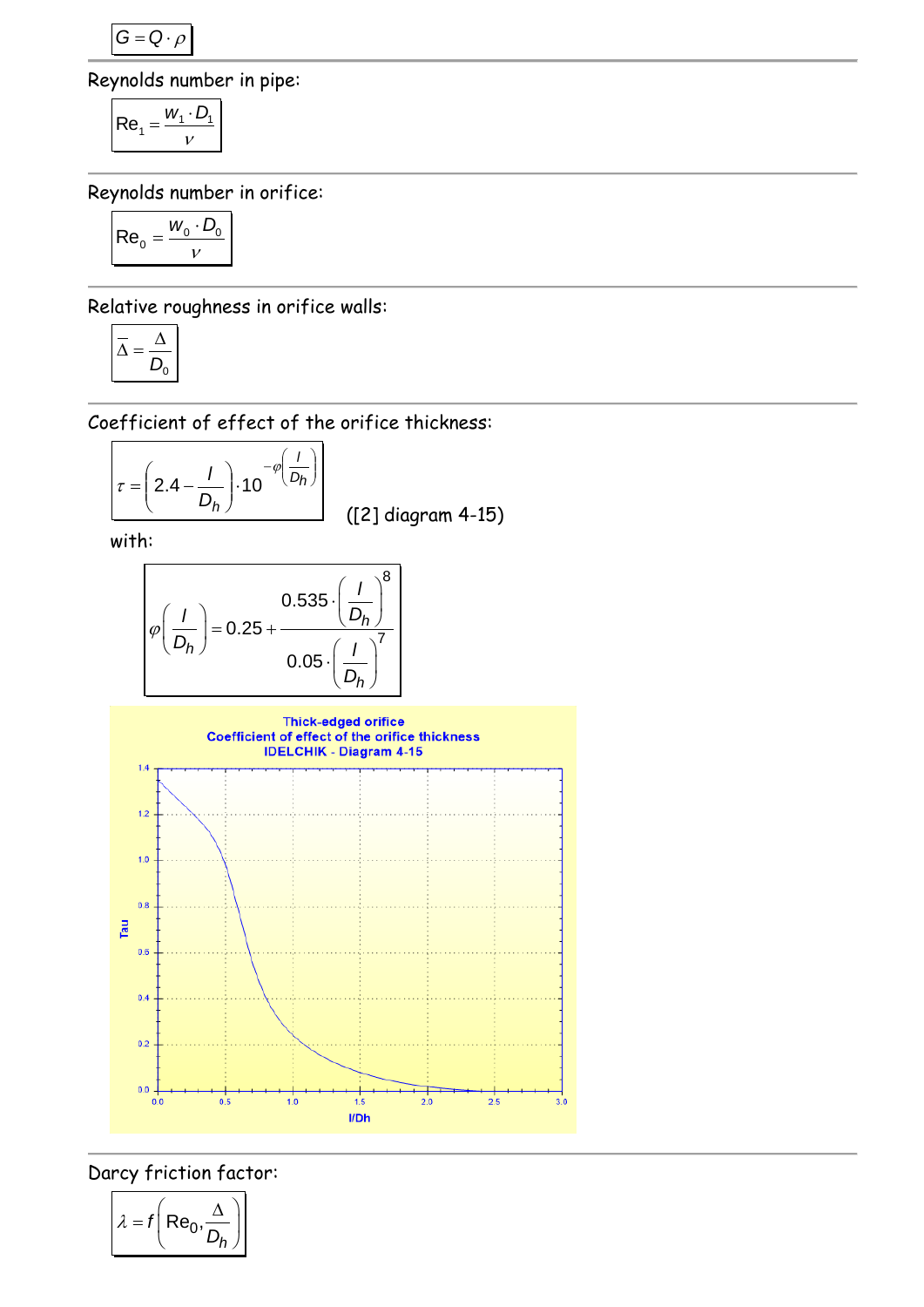



Local resistance coefficient:

 $\blacksquare$  Re<sub>0</sub>  $\geq 10^5$ 0.75  $\left($ ,  $F_0\right)^{1.375}$   $\left($ ,  $F_0\right)^2$ ,  $I\left(\left(F_1\right)^2\right)$  $\left[\frac{1}{2}\right]^{0.75}$  +  $\tau \cdot \left(1 - \frac{F_0}{F}\right)^{1.375}$  +  $\left(1 - \frac{F_0}{F}\right)^2$  +  $\lambda \cdot \frac{1}{F}$ .  $\zeta_1 =$  $\left(\frac{1}{2}\right)^{0.75} + \tau \cdot \left(1 - \frac{F_0}{F_1}\right)^{1.375} + \left(1 - \frac{F_0}{F_1}\right)^2 + \lambda \cdot \frac{1}{D_h} \cdot \left(\frac{F_1}{F_0}\right)^2$  $\frac{F_0}{F}$   $\Big|^{0.75}$  +  $\tau \cdot \Big(1 - \frac{F_0}{F}\Big)^{1.375}$  +  $\Big(1 - \frac{F_0}{F}\Big)^2$  +  $\lambda \cdot \frac{I}{F}$  +  $\Big(1 - \frac{F_0}{F}\Big)^2$  $\frac{10^5}{0.5 \cdot \left(1 - \frac{F_0}{F_1}\right)^{0.75} + \tau \cdot \left(1 - \frac{F_0}{F_1}\right)^{1.375} + \left(1 - \frac{F_0}{F_1}\right)^{1.375}}$  $\frac{F_0}{F_1}$ <sup>0.75</sup> +  $\tau \cdot \left(1 - \frac{F_0}{F_1}\right)^{1.375} + \left(1 - \frac{F_0}{F_1}\right)^2 + \lambda \cdot \frac{I}{D_h} \cdot \left(\frac{F_0}{F_1}\right)$ *l D* Reo ≥ 10<sup>5</sup><br>  $\zeta_1 = \left[0.5 \cdot \left(1 - \frac{F_0}{F_1}\right)^{0.75} + \tau \cdot \left(1 - \frac{F_0}{F_1}\right)^{1.375} + \left(1 - \frac{F_0}{F_1}\right)^2 + \lambda \cdot \frac{I}{D_h}\right] \cdot \left(\frac{F_1}{F_1}\right)$ stance coefficient:<br>  $10^5$ <br>  $\left[0.5 \cdot \left(1 - \frac{F_0}{r}\right)^{0.75} + \tau \cdot \left(1 - \frac{F_0}{r}\right)^{1.375} + \left(1 - \frac{F_0}{r}\right)^2 + \lambda \cdot \frac{1}{r}\right] \cdot \left(\frac{F_1}{r}\right)^2$  $\geq 10^5$ <br>=  $\left[0.5 \cdot \left(1 - \frac{F_0}{F_1}\right)^{0.75} + \tau \cdot \left(1 - \frac{F_0}{F_1}\right)^{1.375} + \left(1 - \frac{F_0}{F_1}\right)^2 + \lambda \cdot \frac{I}{D_h}\right] \cdot \left(\frac{F_1}{F_0}\right)^2$  ([1] d

([1] diagram 4-15)





0.02)



Quadratic local resistance coefficient: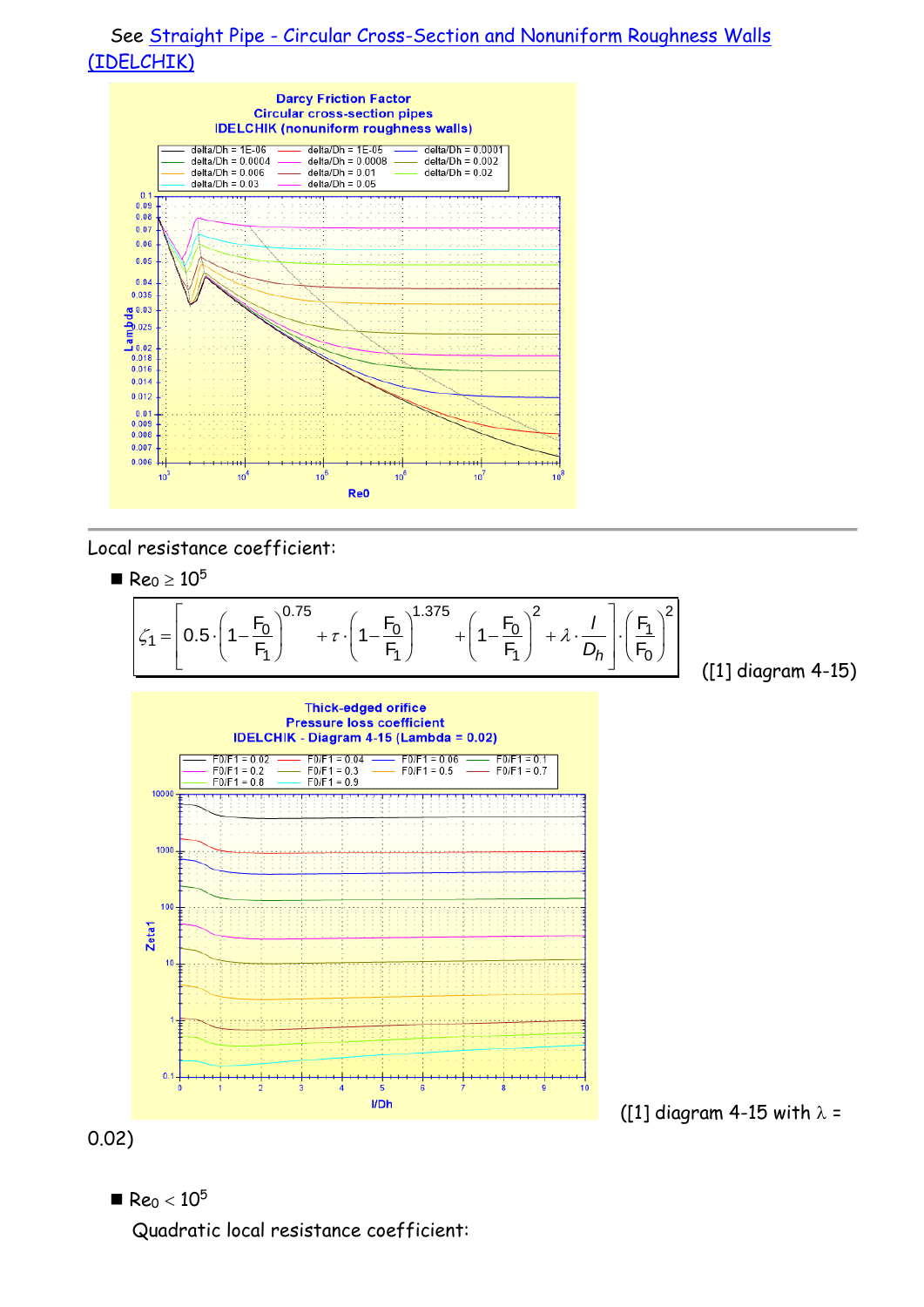$$
51 \text{quad} = \left[ 0.5 \cdot \left( 1 - \frac{F_0}{F_1} \right)^{0.75} + \tau \cdot \left( 1 - \frac{F_0}{F_1} \right)^{1.375} + \left( 1 - \frac{F_0}{F_1} \right)^2 + \lambda \cdot \frac{1}{D_h} \right] \cdot \left( \frac{F_1}{F_0} \right)^2 \tag{11} \text{ di}
$$

([1] diagram









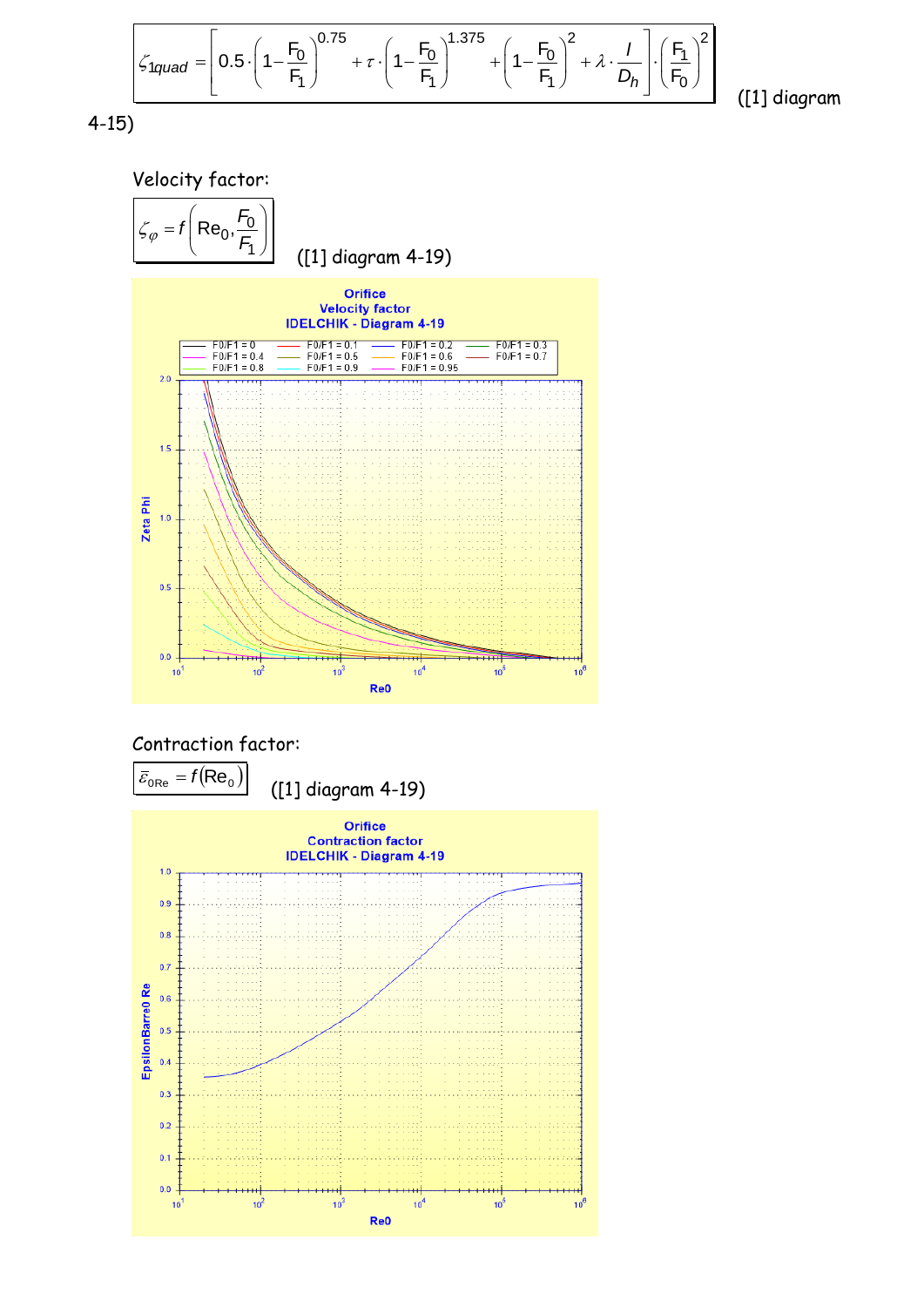Local resistance coefficient:



 $I/Dh = 0.2$  and  $\lambda = 0.02$ )

Pressure loss coefficient (based on the mean pipe velocity):

$$
\zeta=\zeta_1
$$

Total pressure loss (Pa):

$$
\Delta P = \zeta \cdot \frac{\rho \cdot w_1^2}{2}
$$

Total head loss of fluid (m):

$$
\Delta H = \zeta \cdot \frac{w_1^2}{2 \cdot g}
$$

Hydraulic power loss (W):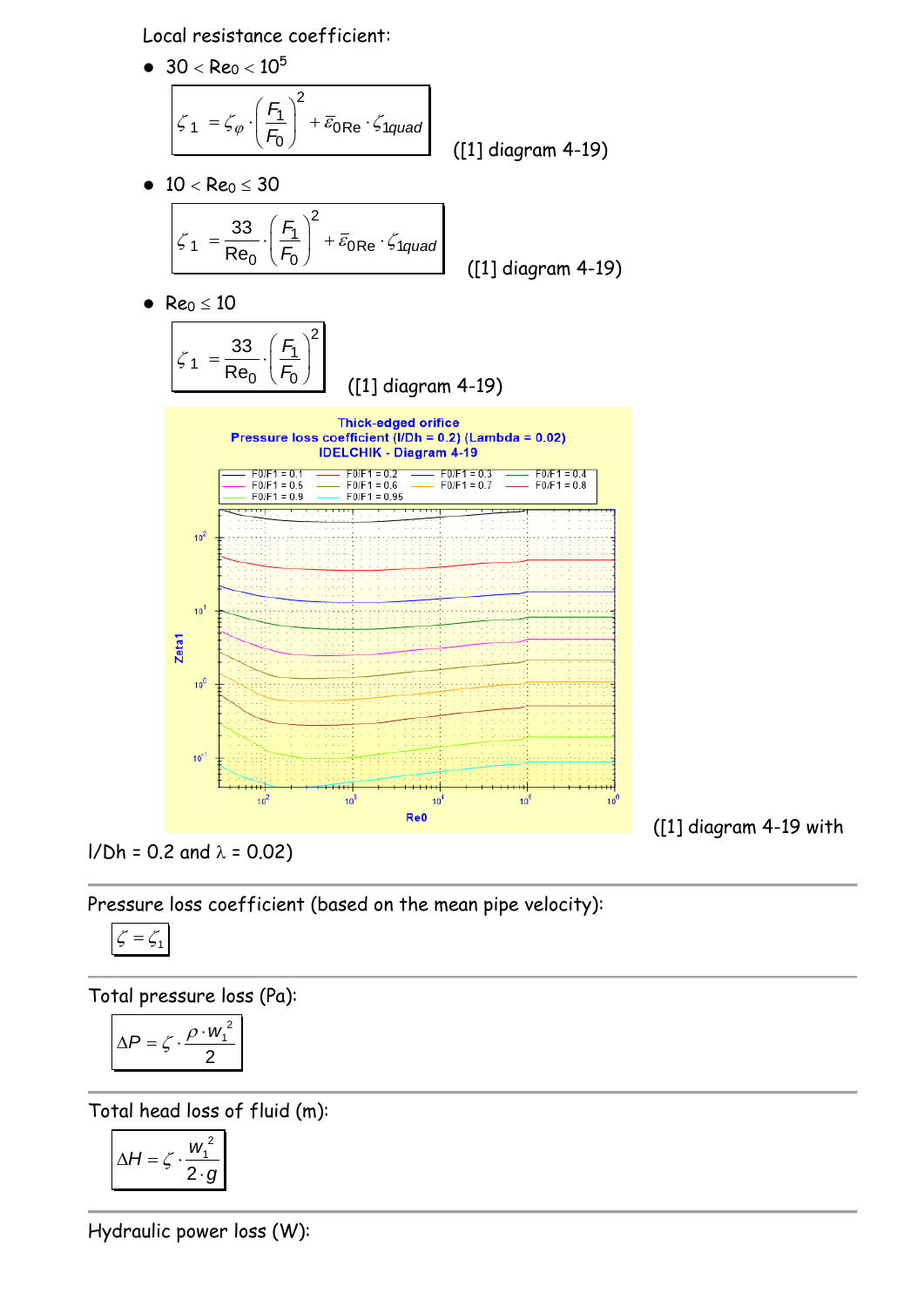```
Wh = \Delta P \cdot Q
```
## **Symbols, Definitions, SI Units:**

| Dh                       | Hydraulic diameter (m)                                          |
|--------------------------|-----------------------------------------------------------------|
| $D_1$                    | Pipe internal diameter (m)                                      |
| Do                       | Orifice diameter (m)                                            |
| F <sub>1</sub>           | Pipe cross-sectional area $(m2)$                                |
| F <sub>0</sub>           | Orifice cross-sectional area $(m2)$                             |
| Q                        | Volume flow rate $(m^3/s)$                                      |
| G                        | Mass flow rate $(kg/s)$                                         |
| W <sub>1</sub>           | Mean velocity in pipe (m/s)                                     |
| <b>WO</b>                | Mean velocity in orifice (m/s)                                  |
|                          | Orifice thickness (m)                                           |
| Re <sub>1</sub>          | Reynolds number in pipe ()                                      |
| Reo                      | Reynolds number in orifice ()                                   |
| $\Delta$                 | Absolute roughness of orifice walls (m)                         |
| $\overline{\Delta}$      | Relative roughness of orifice walls ()                          |
| τ                        | Coefficient of effect of the orifice thickness ()               |
| λ                        | Darcy friction coefficient in orifice ()                        |
| $\zeta$ <sub>1quad</sub> | Quadratic pressure loss coefficient determined as $Re = 105$ () |
| $\zeta_{\phi}$           | Velocity factor ()                                              |
| E0Re                     | Contraction factor ()                                           |
| $\zeta_1$                | Local resistance coefficient ()                                 |
| $\zeta$                  | Pressure loss coefficient (based on the mean pipe velocity) ()  |
| $\Delta P$               | Total pressure loss (Pa)                                        |
| $\Delta H$               | Total head loss of fluid (m)                                    |
| Wh                       | Hydraulic power loss (W)                                        |
| $\rho$                   | Fluid density $(kg/m^3)$                                        |
| $\mathsf{v}$             | Fluid kinematic viscosity $(m^2/s)$                             |

# **Validity range:**

• any flow regime: laminar and turbulent

g Gravitational acceleration (m/s²)

- stabilized flow upstream of the orifice
- thickness to orifice diameter ratio  $(I/D_0)$  greater than 0.015

# **Example of application:**